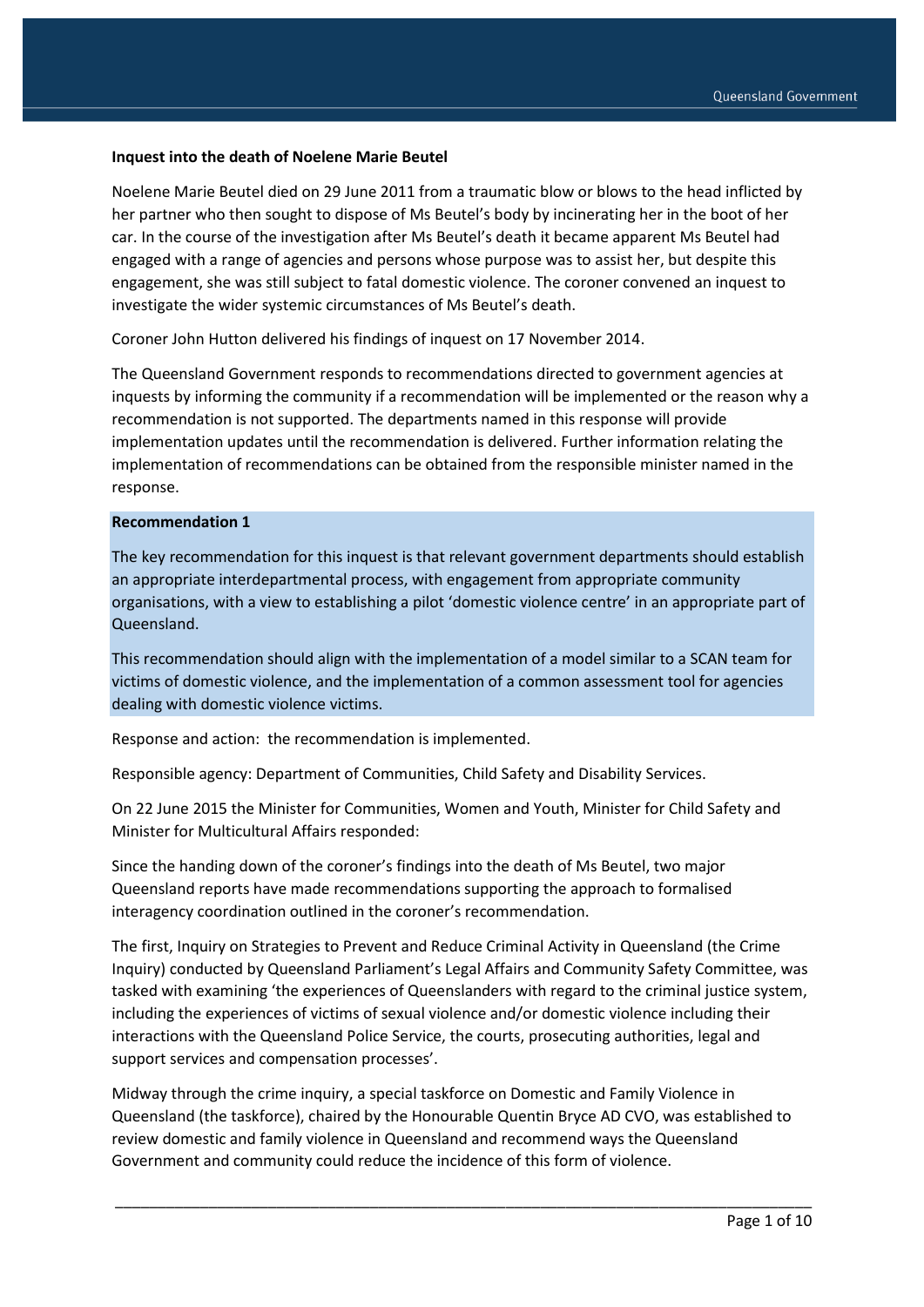In recognition of the significant overlap between the two processes, the crime inquiry report tabled in the Legislative Assembly on 28 November 2014 referred its domestic and family violence recommendations to the taskforce for further consideration.

Among the crime inquiry recommendations referred to the taskforce for further consideration was recommendation 25, that the committee recommends the priority development and funding of coordinated community responses to domestic and family violence at a local level within each region, including:

- Enhanced pathways and processes for information sharing, referrals, and service coordination.
- Development and implementation of a shared risk assessment tool and best practice guidelines, in consultation with key domestic and family violence stakeholders.
- Development of clear standards, requirements and protocols for information sharing subject to confidentiality, duty of care and risk reduction principles.
- Utilisation of high-risk assessment teams and mechanisms for case management approaches to high risk cases.
- The prioritisation of networking and professional development, including regular training for specific frontline roles, to support improved understanding and expanded capacity and domestic and family violence service performance across the criminal justice and community safety service sectors.

The taskforce report, provided to the Premier on 28 February 2015, highlights a raft of system failures identified by the coroner in the death of Ms Beutel, and makes its own recommendations for greater cross-agency integration and management of high risk cases, within an overarching domestic and family violence strategy:

- Recommendation 1 The Queensland Government develops a Domestic and Family Violence Prevention Strategy
- Recommendation 74 The Queensland Government immediately, and in collaboration with the domestic and family violence service sector, establishes pilots for an integrated response model, incorporating:
	- one urban integrated response to domestic and family violence
	- one regional city integrated response to domestic and family violence, with outreach programs to rural and remote communities
	- one discrete Indigenous community integrated response.
- Recommendation 76 The Queensland Government establishes a model for inter-agency response to high risk cases which works within, or complements integrated responses and which is progressively established throughout the state.
- Recommendation 77 The Queensland Government designs a best practice common risk assessment framework to support service provision in an integrated response, and designed for use by generalist and specialist services (supported by relevant tools).
- Recommendation 78 The Queensland Government introduces enabling legislation to allow information sharing between agencies (government and non-government) within integrated responses, with appropriate safeguards. This would include legislative protection for the sharing of information without consent, if a risk assessment indicates it is for the purpose of protecting the safety of the victim and their immediate family.
- Recommendation 79 The Queensland Government develops and shares with all relevant service providers, clear guidelines to facilitate information sharing within an integrated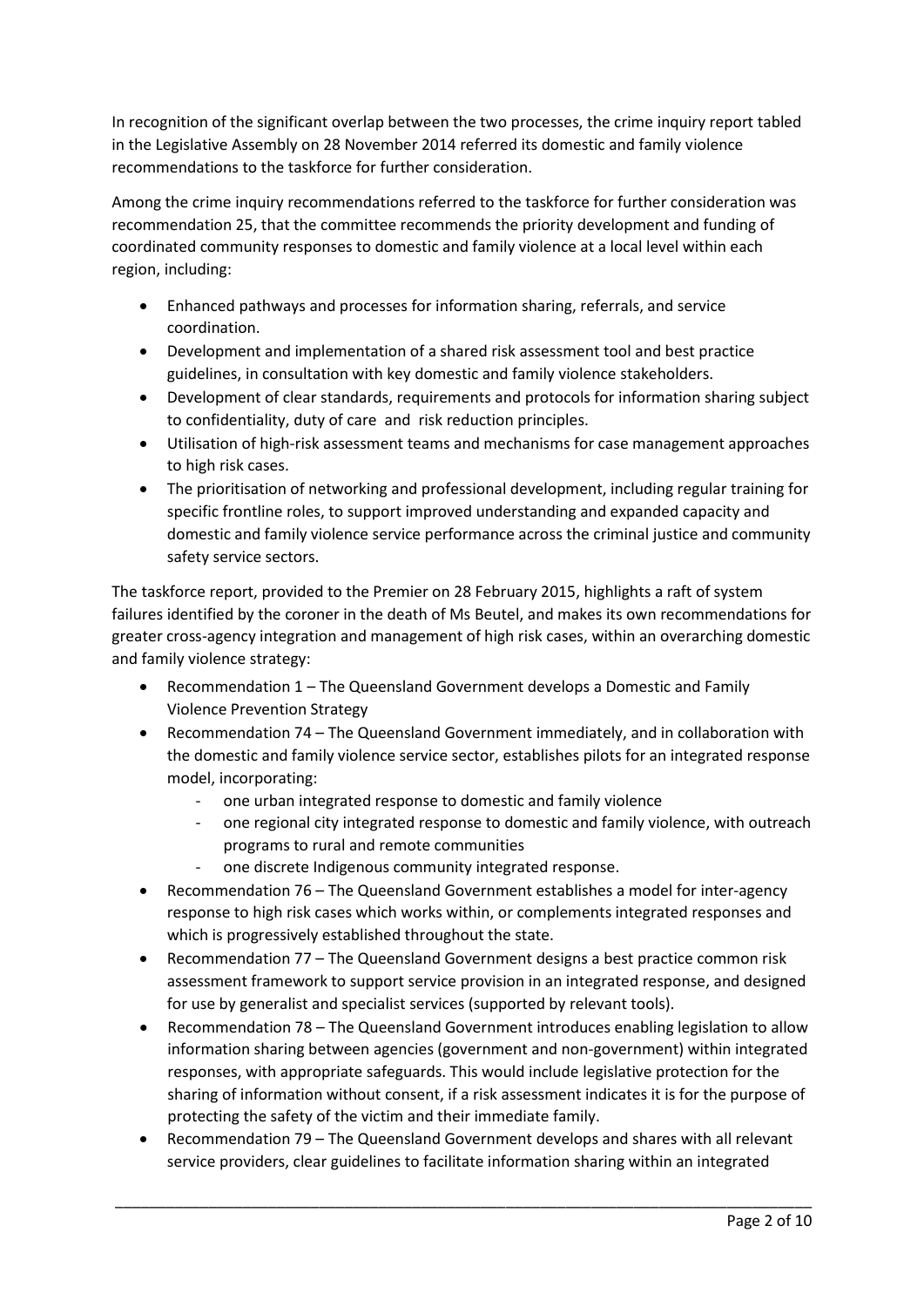response, with a continued focus on obtaining consent unless a high risk threshold has been met.

An inter-departmental committee was established to oversee development of the *Queensland Government response to the taskforce report and implementation plan* and draft strategy by June 2015.

The inter-departmental committee will be chaired by the director-general of the Department of the Premier and Cabinet and include Queensland Treasury, Queensland Police Service, Department of Justice and Attorney-General and the Department of Communities, Child Safety and Disability Services. Other government agencies will be co-opted as required.

The inter-departmental committee provides a mechanism for consideration of taskforce report recommendations and the development of a comprehensive, cross agency government response and implementation plan and draft strategy.

## **On 5 January 2016, the Minister for Communities, Women and Youth and Minister for Child Safety and Minister for the Prevention of Domestic and Family Violence responded:**

On 18 August 2015, the Queensland Government released its response to the *NOT NOW, NOT EVER: Putting an End to Domestic and Family Violence in Queensland* report, together with an implementation plan and a draft domestic and family violence prevention strategy, and accepted all 140 recommendations of the report.

The Domestic and Family Violence Implementation Council has been established as an independent oversight body to monitor the implementation of the recommendations.

The recommendations relating to the implementation of the three integrated response service delivery trials and the development of the common risk assessment framework, information sharing tools and model for managing high risk matters, are being led by the Department of Communities, Child Safety and Disability Services. These recommendations have been given high priority.

The integrated response service delivery trials will be evaluated and the outcomes will inform the future roll out of integrated service models across the state.

The first trial site for an urban integrated response to domestic and family violence has been announced at Logan-Beenleigh.

A working group comprising all relevant government agencies has been established to support this work and to ensure an across agency approach to the issues in keeping with the intent of the coroner's recommendations in relation to Ms Beutel.

#### **On 29 June 2016, the Minister for Communities, Women and Youth and Minister for Child Safety and Minister for the Prevention of Domestic and Family Violence responded:**

The co-design process for the Logan/Beenleigh integrated response trial commenced with service delivery to begin in the second part of 2016. Key stakeholders are working together to develop a place-based model that will include mechanisms to support victims of domestic violence considered at high risk. An integration manager is leading this work across a broad range of community and government agencies.

\_\_\_\_\_\_\_\_\_\_\_\_\_\_\_\_\_\_\_\_\_\_\_\_\_\_\_\_\_\_\_\_\_\_\_\_\_\_\_\_\_\_\_\_\_\_\_\_\_\_\_\_\_\_\_\_\_\_\_\_\_\_\_\_\_\_\_\_\_\_\_\_\_\_\_\_\_\_\_\_\_\_

A second integrated response trial announced in Mount Isa will have outreach to surrounding communities. A high-risk response mechanism will also be a core component of the Mount Isa model.

Both trials will be supported by a common risk assessment framework and suite of tools.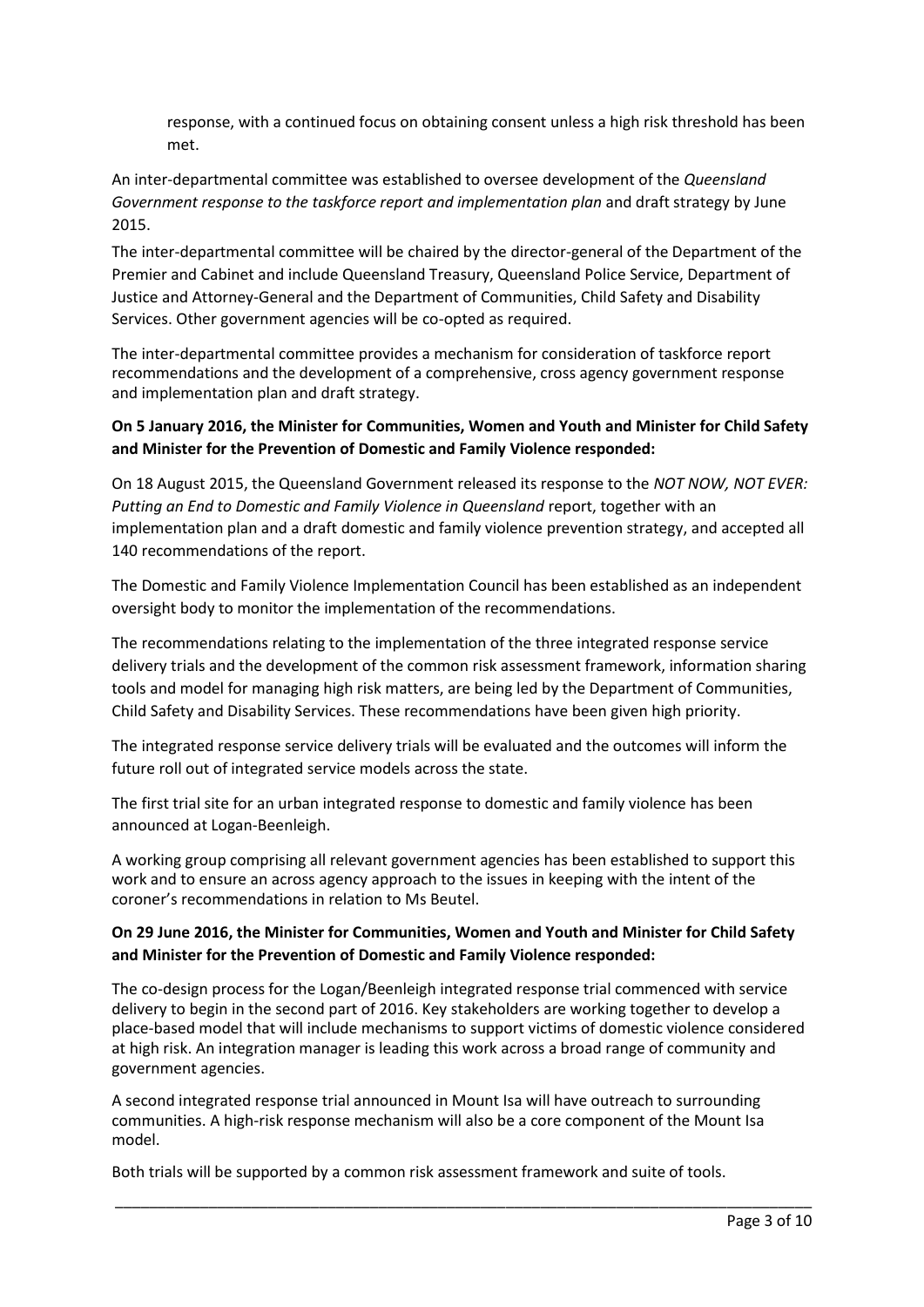Negotiations have commenced with a provider to deliver the framework and tools that will ensure greater consistency and quality in domestic violence risk assessments based upon best available evidence and a timely, across agency response, especially in relation to high risk clients.

The recommendation will be completed on commencement of the trials and implementation of the common risk assessment framework, later in 2016.

## **On 23 December 2016 the Minister for Minister for Communities, Women and Youth and Minister for Child Safety and Minister for the Prevention of Domestic and Family Violence responded:**

The government has committed \$26.3 million over four years (\$24.2 million new funding and \$2.1 million reprioritised funding) to establish eight high risk teams as part of integrated responses to domestic and family violence.

Integrating service responses is a key action of the government's Domestic and Family Violence Prevention Strategy 2016–2026.

From 2016-17, high risk teams will be rolled out to the existing trial in Logan/Beenleigh, the two announced trial locations of Mount Isa and Cherbourg, and to five further locations in: Cairns/Mossman, Brisbane, Ipswich, Mackay/Whitsunday and Moreton Bay. High risk teams will be central to the three integrated response trials, targeting victims and their children assessed to be at high risk of serious harm or death.

Australia's National Research Organisation for Women's Safety Limited (ANROWS) has been contracted to develop the common risk assessment and management framework and supporting tools that will ensure greater consistency and quality in domestic violence risk assessments based upon best available evidence and a timely, across agency response, especially in relation to high risk clients. These will be delivered in early 2017.

#### **Recommendation 4a**

The Queensland Police Service should consider implementing, and promulgating to station officers in charge, examples of the types of training and consequences which might properly accompany managerial guidance, and guidelines on the considerations which the station officer in charge should have in mind when determining the appropriate form of managerial guidance.

Response and action: the recommendation is implemented.

Responsible agency: Queensland Police Service.

On 17 July 2015, the Minister for Police, Fire and Emergency Services and Minister for Corrective Services responded:

The assistant commissioner, Ethical Standards Command, Queensland Police Service (QPS) disseminated a memorandum in July 2014 to all officers in charge and supervisors highlighting the matters to be considered when determining the appropriate form of 'managerial guidance' as a management response. Relevant 'professional standards' training continuum products highlighting the importance of considering a range of training and other strategies as part of managerial guidance were developed. Section three of the *Complaint and resolution procedures* policy was reviewed with no amendments deemed necessary. The Complaints Reform Project, being undertaken by the QPS Ethical Standards Command, will further address the application of appropriate managerial outcomes.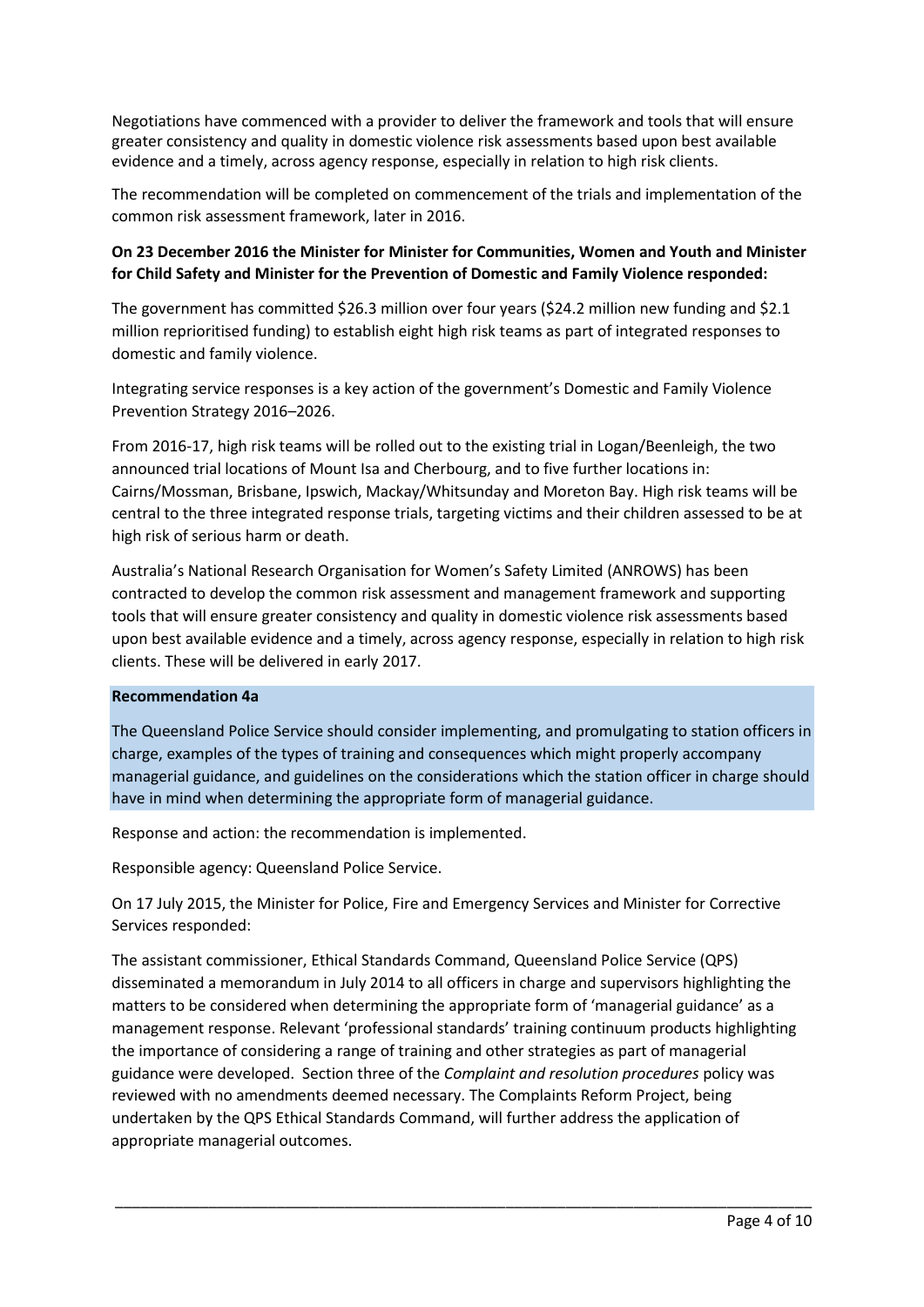Finalisation of the Complaints Reform Project and necessary changes to policy and processes are needed in order to complete implementation of this recommendation.

## **On 12 January 2016 the Minister for Police, Fire and Emergency Services and Minister for Corrective Services responded:**

The comprehensive review of the police discipline system under the Complaints Reform Project will further support the coroner's recommendation. The expected completion date for the project is 2017. The new disciplinary system will be implemented statewide across the QPS with training delivered to all members with supporting policy and procedures.

#### **Recommendation 4b**

That additional domestic and family violence co-ordinator positions should be established in parts of Queensland where domestic violence is prevalent, and that a statewide coordination role should be re-implemented within police headquarters.

Response and action: the recommendation is implemented.

Responsible agency: Queensland Police Service.

On 17 July 2015, the Minister for Police, Fire and Emergency Services and Minister for Corrective Services responded:

A temporary role of state domestic and family violence coordinator was created within police headquarters in Brisbane. Through its consideration of the recommendations of the Taskforce on Domestic and Family Violence, the Queensland Police Service (QPS) may consider making that role a permanent appointment. The appointee will in turn consider and make recommendations regarding staffing levels in relation to domestic and family violence coordinator positions around the state.

This recommendation will be further considered in conjunction with recommendations 135 and 136 of the Taskforce on Domestic and Family Violence report *NOT NOW, NOT EVER Putting an End to Domestic and Family Violence in Queensland* relating to increased staffing numbers based on demand and the reinstatement of the domestic and family violence state coordinator role*.* 

The Queensland Government is considering the taskforce's recommendations and preparing a formal government response. A more detailed position can be advised once the government response is available.

#### **On 12 January 2016 the Minister for Police, Fire and Emergency Services and Minister for Corrective Services responded:**

In August 2015, the Premier announced the Queensland Government will implement all 140 recommendations from the *Not Now, Not Ever* report into domestic and family violence.

The deputy commissioner, Strategy, Policy and Performance has been appointed as the Queensland Police Service domestic and family violence champion to champion best practice domestic and family violence prevention and first responder practice. The QPS has appointed a state domestic and family violence coordinator to work with district domestic and family violence coordinators to coordinate and drive direction and policy.

The QPS has engaged an external provider to develop an interactive model to re-evaluate demand for domestic and family violence coordinator positions by 31 January 2016. The model will provide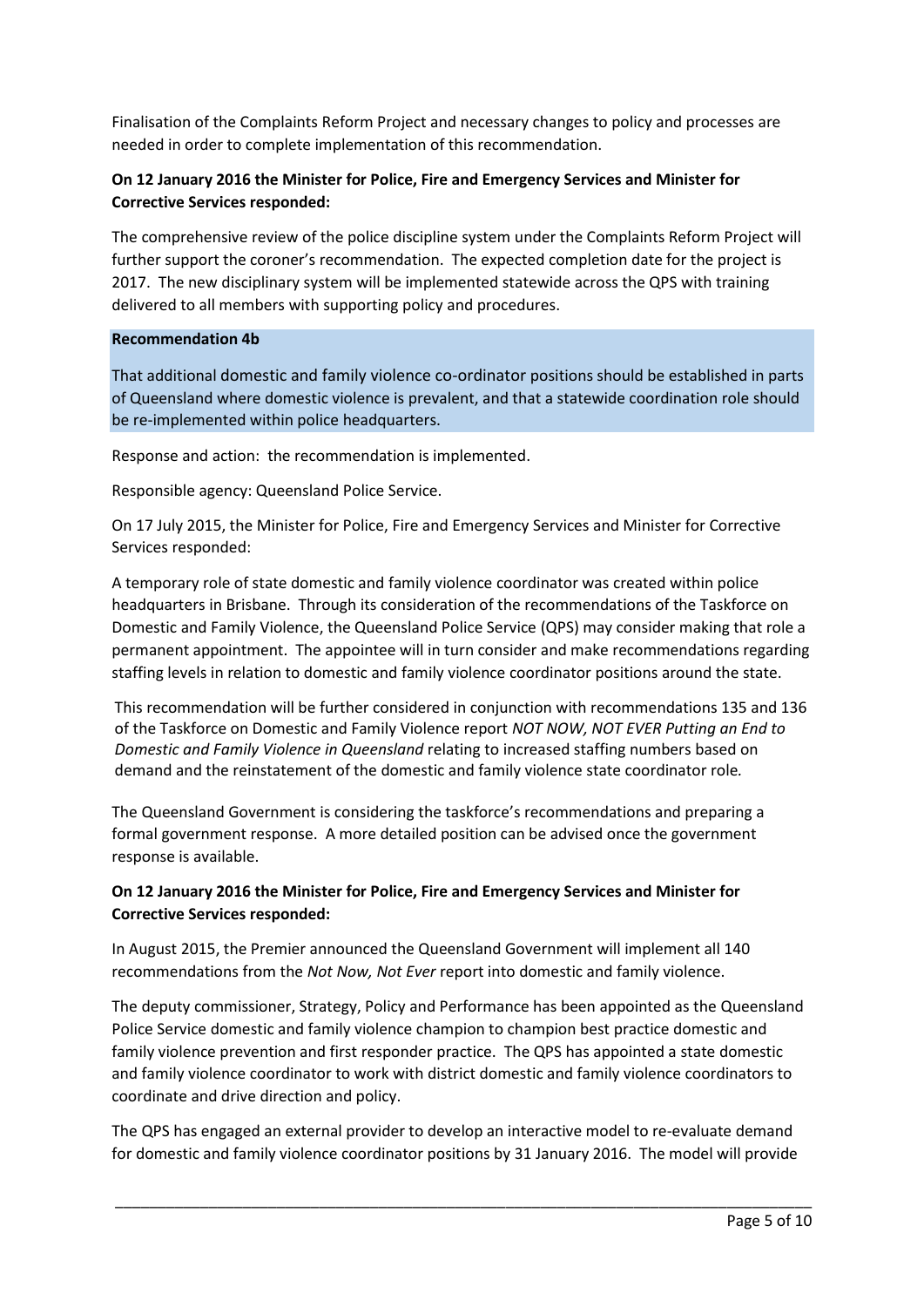an evidence base for future resource allocation decisions intended for introduction during the Second Action Plan (2016-17 to 2018-19) for the *Not Now, Not Ever* report.

The proposed resource allocation model will be considered by the QPS Demand and Resource Committee with accepted recommendations expected to be implemented as part of the Second Action Plan (2016-17 to 2018-19) for the *Not Now, Not Ever* report.

## **On 12 July 2016 the Minister for Police, Fire and Emergency Services and Minister for Corrective Services responded:**

The QPS established a unit, managed by the state domestic and family violence coordinator, to coordinate the implementation of the QPS-led recommendations from the *Not Now, Not Ever* report into domestic and family violence.

In response to the coroner's recommendation and recommendation 135 from the *Not Now, Not Ever* report*,* the QPS has completed a thorough, evidence-based assessment of current and future demand to inform staffing and resource distribution for the district domestic and family violence coordinator network. The assessment report highlights future opportunities to build on the work already undertaken by the coordinators to support the state domestic and family violence coordinator and the deputy commissioner, Strategy, Policy and Performance, as the QPS domestic and family violence champion, in their respective roles to promote best practice and positive cultural change in the QPS.

The outcomes from the demand assessment of the domestic and family violence coordinator network will be incorporated into the Second Action Plan (2016-17 to 2018-19) of the Queensland Government's *Domestic and Family Violence Prevention Strategy 2016-2026*.

# **On 27 January 2017 the Minister for Police, Fire and Emergency Services and Minister for Corrective Services responded:**

As part of the 2016/17 budget, the Queensland Government approved the establishment of additional QPS (non-sworn) positions over three years based at Brisbane, Caboolture, Cairns, Cherbourg, Ipswich, Logan-Beenleigh, Mackay and Mount Isa. These locations were prioritised following an independent stocktake of domestic and family violence (DFV) services across Queensland as areas where DFV is prevalent and support services required enhancement. The positions will be established within the domestic and family violence coordinator network to support integrated response arrangements with partner agencies and sector organisations targeting high risk DFV cases.

The QPS is finalising an evidence-based assessment of DFV demand to inform future staffing and resource distribution for the DFVC network. Organisational structures are being revised to provide a more robust command hierarchy and consolidate resources with related specialist areas to provide an integrated police response to domestic and family violence and vulnerable persons.

The QPS state DFVC position has been re-established at the rank of Inspector of Police to support the district DFVC network and drive the future direction of DFV prevention and response policing. The state DFVC manages the DFV and Vulnerable Persons Unit, Community Contact Command, located at Police Headquarters. Additionally, the QPS has appointed:

 Deputy commissioner (Strategy, Policy and Performance) to lead the QPS DFV cultural change program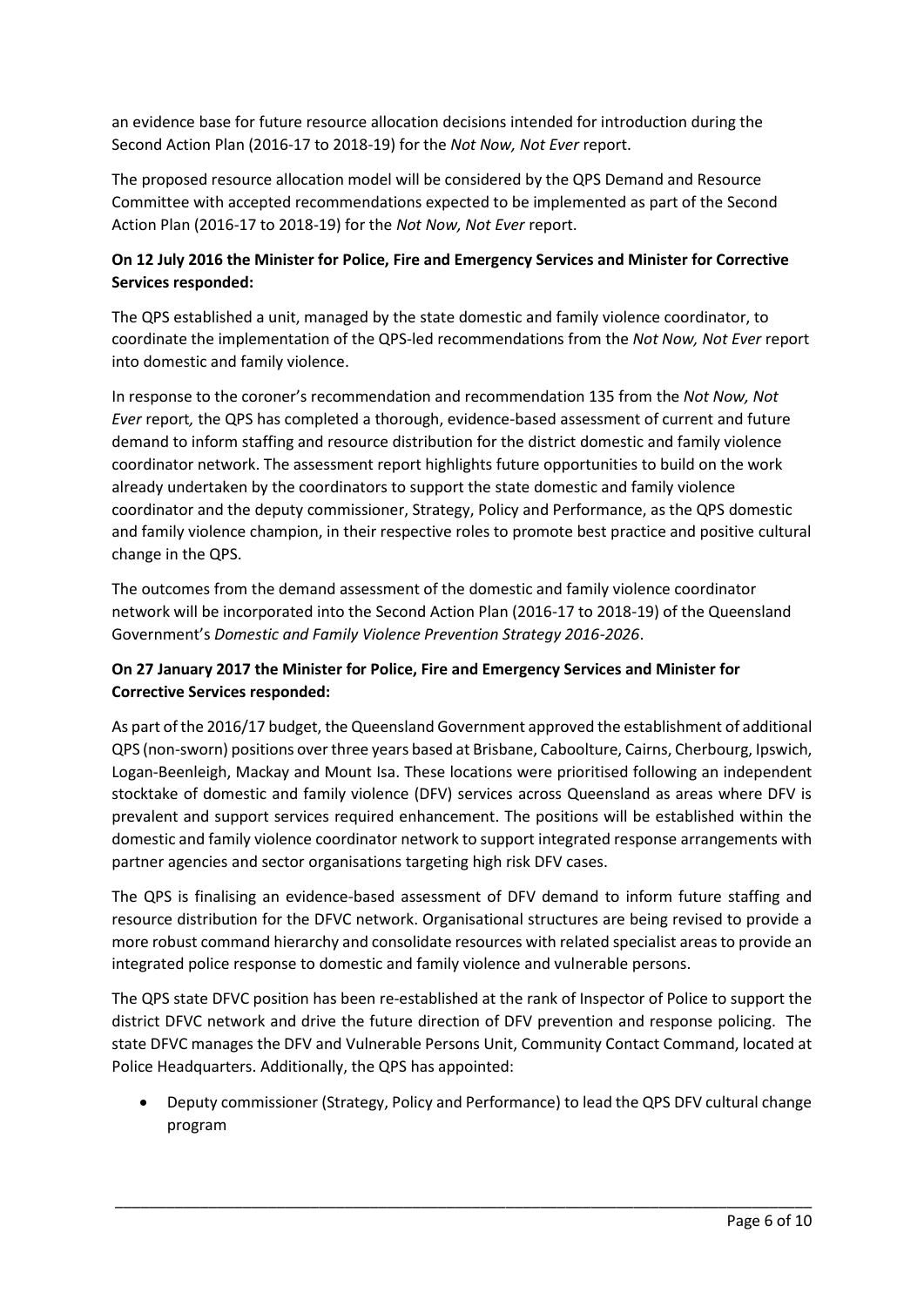Assistant commissioner, Community Contact Command to support governance oversight of the implementation of the QPS domestic and family violence reform agenda.

District domestic violence co-ordinators are managed locally by district officers at the rank of superintendent. Each district is developing locally based strategies to provide sound oversight of domestic and family violence investigations which may include additional staffing devoted to domestic and family violence investigations. Examples include a detective inspector overseeing the domestic and family violence response in one area or establishment of a vulnerable persons unit encompassing mental health co-ordination alongside domestic violence co-ordination. The devolved decision making provides opportunities to ensure appropriate resources are devoted based on demand for local services.

#### **Recommendation 4c**

The Queensland Police Service should identify an appropriate and realistic way to ensure, so far as possible, that domestic violence assaults are not misclassified as non-domestic violence assaults.

Response and action: the recommendation is implemented.

Responsible agency: Queensland Police Service.

On 17 July 2015, the Minister for Police, Fire and Emergency Services and Minister for Corrective Services responded:

The Queensland Police Service (QPS) senior responsible officer for domestic and family violence will consider the implementation of this recommendation in the broader context of the recommendations of the Taskforce on Domestic and Family Violence report *NOW, NOT EVER Putting an End to Domestic and Family Violence in Queensland.*

Taskforce recommendation 77 calls for a best practice common risk assessment framework complemented by specialist service tools to support service provision in an integrated response; other recommendations are in respect of removing barriers between information sharing between agencies; and recommendation 134 involves police adopting a more pro-active investigation and protection policy which requires consideration of safety of the victim as paramount where the risk assessment indicates action is appropriate. Collectively, implementation of these taskforce recommendations appears consistent with the intent of the coroner's recommendation.

The Queensland Government is considering the taskforce's recommendations and preparing a formal government response. In anticipation of the government response, it is intended to examine the matters concurrently.

## **On 12 January 2016 the Minister for Police, Fire and Emergency Services and Minister for Corrective Services responded:**

In August 2015, the Premier announced the Queensland Government will implement all 140 recommendations from the *Not Now, Not Ever* report into domestic and family violence. The QPS is addressing the coroner's recommendation concurrently with the implementation of the *Not Now, Not Ever* report recommendations.

The QPS is working collaboratively with key government agencies to develop, trial and evaluate a best practice common risk assessment framework.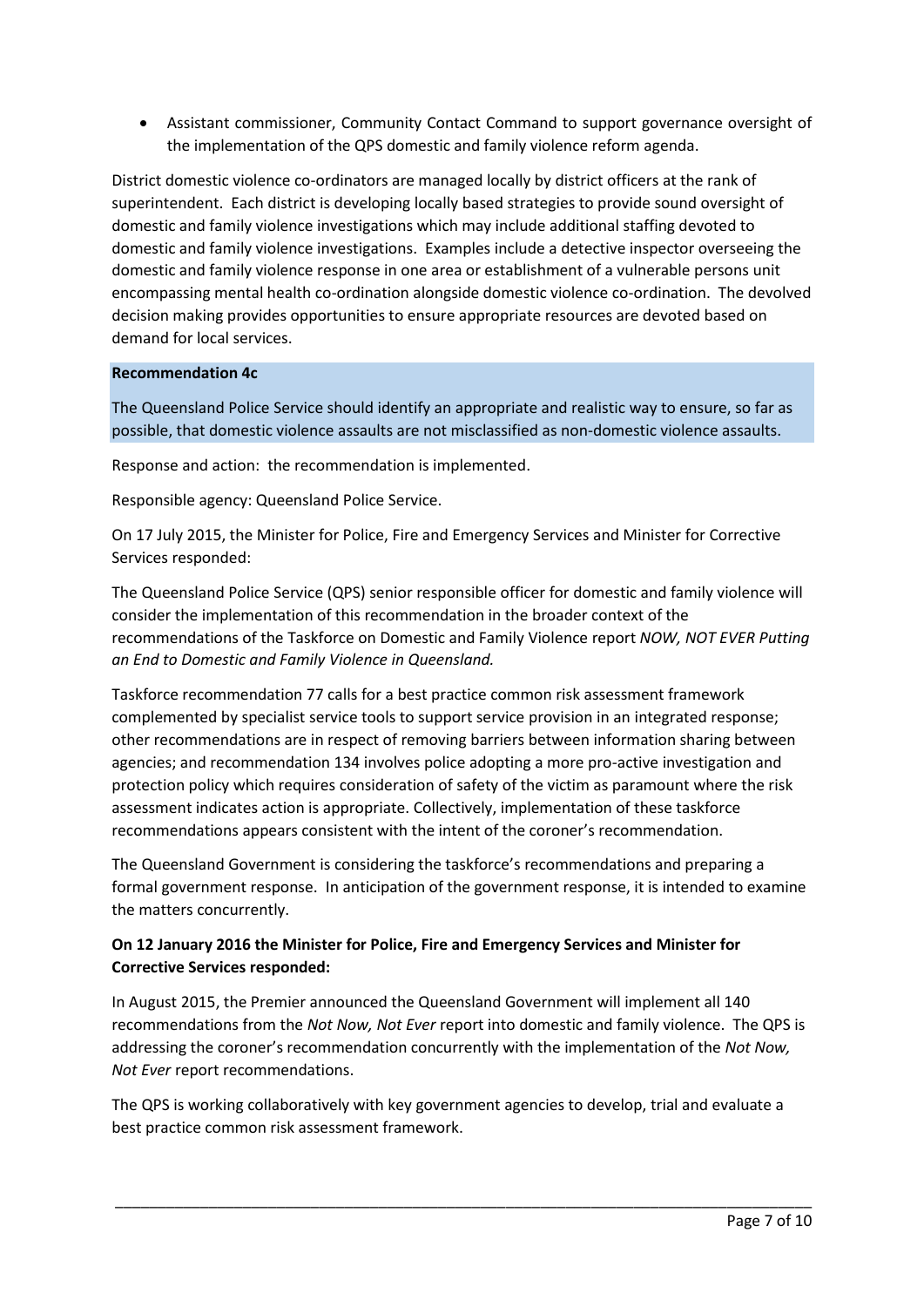In March 2015, the QPS established a Domestic and Family Violence Working Party to conduct a comprehensive review to enhance police response, investigation and prosecution policy and procedures to strengthen protection for victims and better hold perpetrators to account for their actions.

The best practice common risk assessment framework is expected to be implemented as part of the Second Action Plan (2016-17 to 2018-19) for the *Not Now, Not Ever* report.

The review by the Domestic and Family Violence Working Party has commenced and is expected to be completed in late 2016.

## **On 12 July 2016 the Minister for Police, Fire and Emergency Services and Minister for Corrective Services responded:**

The *Not Now, Not Ever* report into domestic and family violence has been a catalyst to drive cultural change in the QPS around how the service responds to domestic and family violence. The QPS has commenced a review into its domestic and family violence training and education packages delivered to frontline police officers and civilians working in a community contact role (recommendation 138). As part of this recommendation, QPS policy and procedures relating to domestic and family violence will be re-emphasised through practical and desktop training simulations/scenarios.

The QPS manage calls for service through 15 police communications centres (PCC) across the state. Seven of these operate on a computer aided dispatch system (QCAD) and eight operate using the information management system (IMS).

When receiving information at a PCC, operators question callers to obtain as much information as possible about the matter while entering this information into QCAD or IMS. During this process and as a result of the information at hand, operators are required to identify an activity code that would best describe the matter at hand. Within QCAD upon selection and entry of this activity code, a popup window is activated known as contact information and advice (CIA). The CIA provides details and the type of information that may be required in association with each activity code. It provides suggestions on what PCC staff should advise an informant, and specific system tasks or additional duties that may be required by operators receiving a call for service.

The CIA is also available as a reference tool for PCC operators at IMS sites and client service officers at stations. Each section of the CIA is designed to assist and act as an aide memoire. It is not a script, rather a resource that can assist in providing client service, a place to pool knowledge and experience and a way to increase information passed onto first response officers and those responsible for the tasking and coordination of resources. The CIA page also provides links to further training, legislation or policy information.

QCAD also provides some further automated functions through a QCAD - QPRIME interface known as IntelliView. The IntelliView tool provides a mechanism for PCC operators to identify, with ease, the most relevant information and upon selection of the desired information include this information for use by PCC operators. PCC supervisors can also review the selected data which will highlight any potential risks to officer safety and ensure that appropriate levels of response and backup are provided. In addition to the display of QPRIME data, the IntelliView tool provides a mechanism by which a PCC operator can select desired records such as domestic violence information to populate within the Incident. These records may be selected and added to the incident for use by PCC operators to provide to responding resources.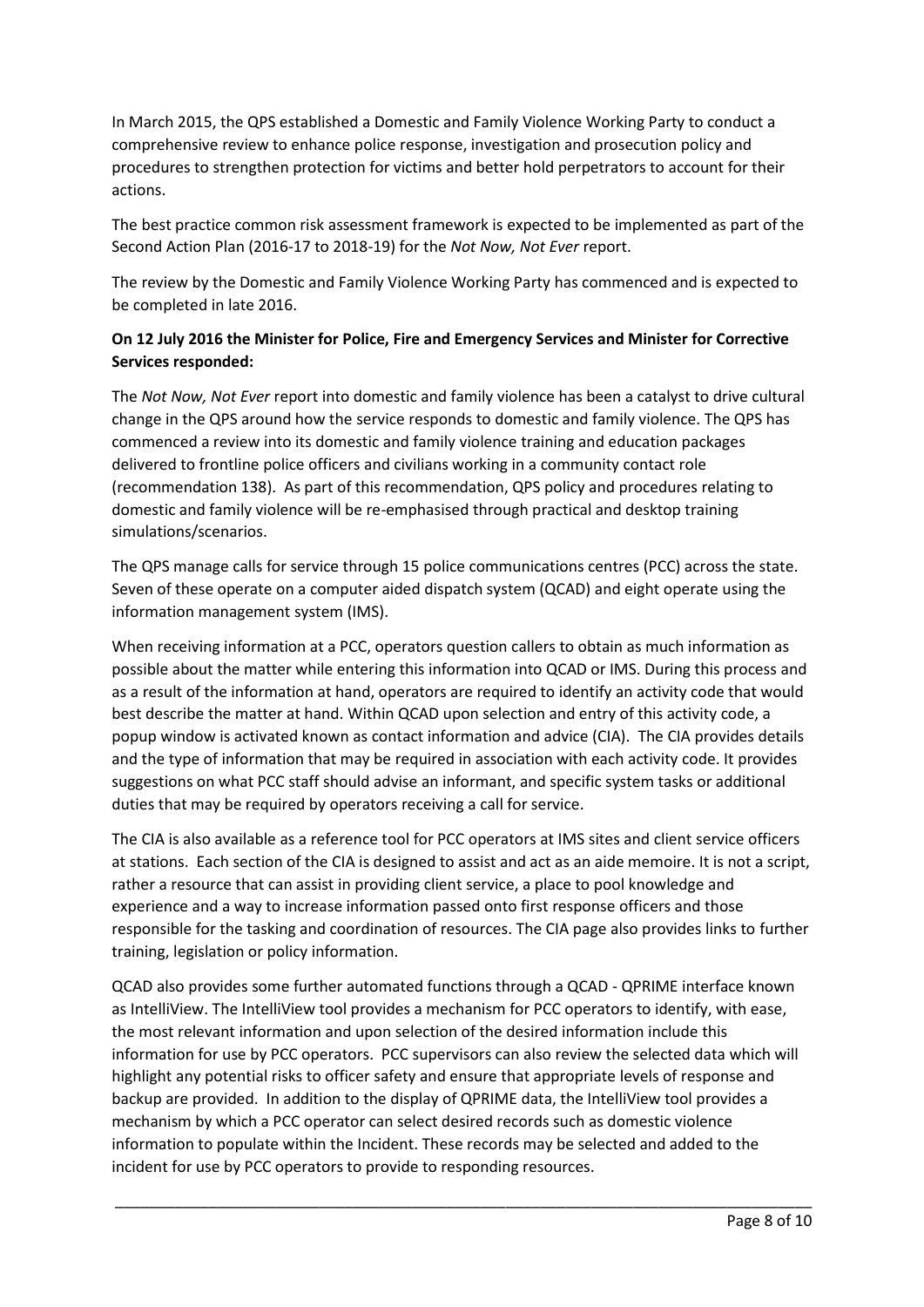For IMS sites, the communications operator follows a similar process. However, due to the system design, it is a manual rather than an automated process.

Through the process of questioning, system prompts, history, QPRIME lookups and the influence of legislation and the *Operational procedures manual*, communications operators are able to determine an appropriate activity code. Prior to the matter being tasked for police attention, a communications room supervisor checks all these details to ensure the correct activity code is applied based on the information provided. If at that time there is an inconsistency the supervisor can change the activity code or cause further work to be undertaken to ensure the accuracy of the information and appropriate decision making.

Since the release of the *Not Now, Not Ever* report, changes to police procedures arising from the *Criminal Law (Domestic Violence) Amendment Act 2015* and the *Criminal Law (Domestic Violence) Amendment Act (No. 2) 2016* have been implemented. These changes strengthen the legal processes and increase the accountability for domestic and family violence offending, including:

- an amendment to section 1 of the *Criminal Code* to include a definition of a 'domestic violence offence'
- the addition of section 12A *Penalties and Sentences Act 1992* 'Convictions for offences relating to domestic violence'. This section requires that when a defendant is convicted of any offence which constitutes 'domestic violence' or 'associated domestic violence' (as defined in section 1 of the *Criminal Code* as amended), the court may order that this offence be recorded as a 'domestic violence offence' and be recorded on the defendant's criminal history
- providing for the prosecution to make an application to have previous convictions for such offences to be declared as 'domestic violence offences' and recorded on the offender's history
- an order indicating an offence is also a 'domestic violence offence' will result in the relevant offence being considered a previous conviction for the purposes of any subsequent aggravated offence against section 177(2)(a) of the *Domestic and Family Violence Protection Act 2012*. It will also assist a court to properly consider a defendant's previous domestic violence related offending and sentence accordingly.

Relevant sections of the QPS *Operational procedures manual* have been amended to reflect the legislative changes.

The QPS continues to work collaboratively with partner agencies to ensure the necessary and appropriate action is taken to achieve the desired outcomes.

It is anticipated further changes to QPS operational policy and guidelines may arise from the current review of the *Domestic and Family Violence Protection Act 2012*. The QPS will continue the development of supporting operational policy and procedures to implement recommendations 131 and 134/86b of the *Not Now, Not Ever* report and domestic and family violence legislative reform through the Second Action Plan (2016-17 to 2018-19) of the Queensland Government's *Domestic and Family Violence Prevention Strategy 2016-2026*.

## **On 27 January 2017 the Minister for Police, Fire and Emergency Services and Minister for Corrective Services responded:**

The *Criminal Law (Domestic Violence) Amendment Act 2015* which commenced on 1 December 2015 created a domestic violence offence category. This enables police to specify domestic violence in the